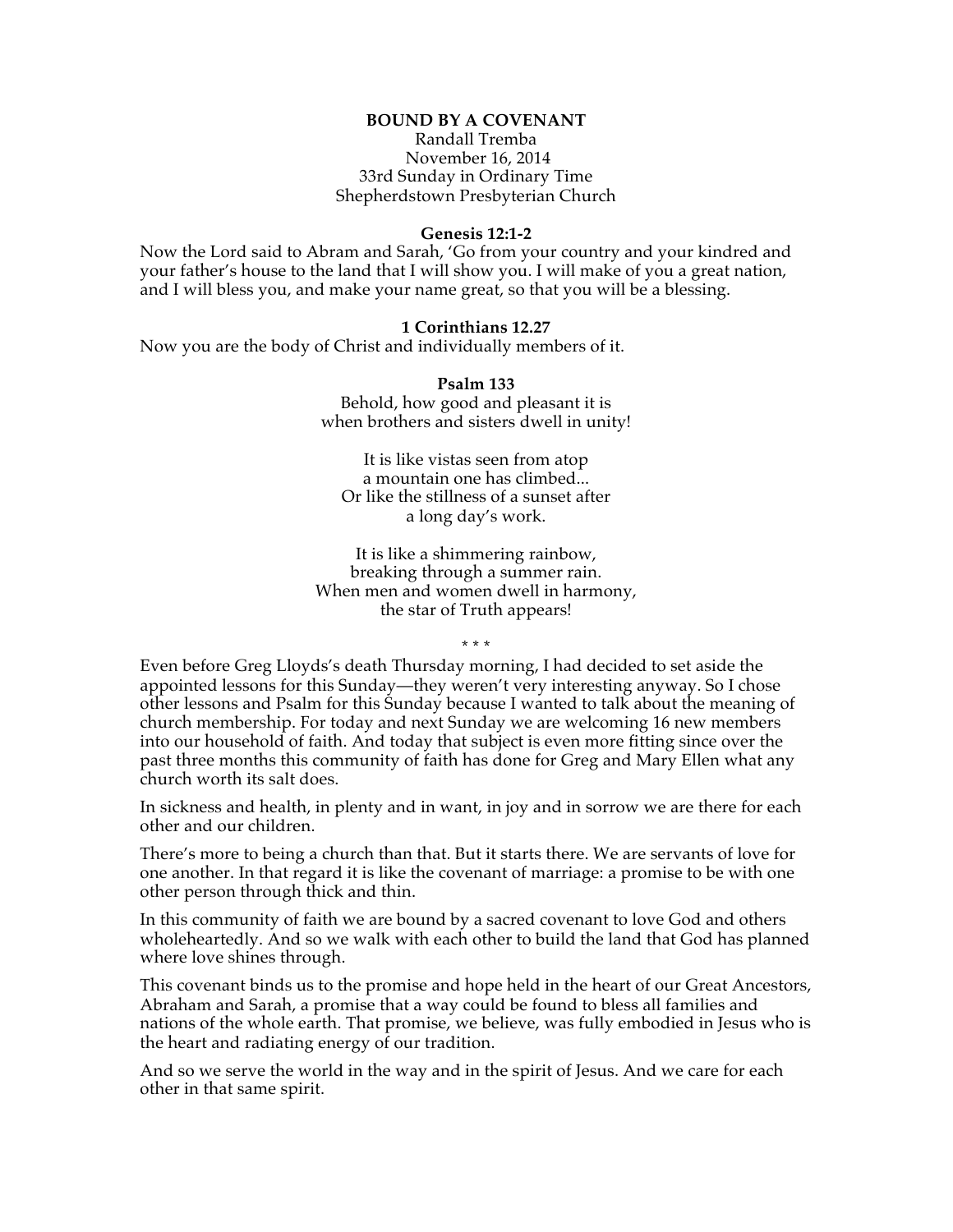*I will hold the Christ light for you in the night time of your fear; I will hold my hand out to you, speak the peace you long to hear.*

In case you hadn't heard, after feeling poorly much of this year, Greg received a grim diagnosis at the end of July. Advanced pancreatic cancer. No cure. Only a few months to live. Maybe twelve. Possibly less.

None of us, including Greg, could fathom mortality that close and that personal. What do you do when mortality is staring you in the face? Well, if you can, you do what you always do: you stay in the moment. You breathe deep and keep living life to the hilt, living life for all it's worth.

And so Mary Ellen and Greg threw a party in September. A boatload of friends and neighbors crowded into their small back yard on a Sunday afternoon. It looked like it might rain but a wind arose and blew those clouds away to make room for sunshine.

Greg strapped on his guitar, stood on the deck and while other musicians stepped in and out of multiple sets Greg sang on and on and on for nearly six straight hours through virtually every single set, as radiant as Jesus on the Mount of Transfiguration. It was a time of grace. A moment never to be forgotten.

Greg was a classically trained musician. He loved music—the "Grateful Dead" music especially but he really loved all kinds of music, including church music, high and low.

Greg sang in our choir and with the Psalm Singers. He sang at all our Earthfests and Peacefests. And often by himself he would lead us in singing *Spirit, Spirit of gentleness, blow through the wilderness calling and free.*

He led us in singing *When a poor one who has nothing shares with strangers, when the crippled in their weakness strengthen others, then we know that God still goes that road with us*.

He led us in singing *When we are living it is in Christ Jesus and when we're dying it is in the Lord, both in our living and in our dying, we belong to God, we belong to God.* (Hymn 400)

Greg first led that song about 15 years ago. Afterwards, he told me he hated that song. Don't ask me again, he said. But I forgot and asked him again. And he led it again and afterwards he told me that he once hated that song but now he loved it. He'd be happy to lead it again anytime.

*When we are living it is in Christ Jesus and when we're dying it is in the Lord, both in our living and in our dying, we belong to God, we belong to God.*

This past August Michael Wisniewski asked Greg to sing with him, Jade and Morgan on November 2nd not knowing it would be the last song Greg would sing for us. It was a song they'd never sung before and Greg had come to love it.

That Sunday morning, just two weeks ago, Greg could barely stand or barely walk. But he told Mary Ellen that morning he wanted to go to church no matter what. He had a song to sing.

And so there he stood—with a little help from his friends—on All Saints Sunday, leaning on Jade and Morgan, singing his assigned verse with every ounce left in his body.

> *O how sweet to walk in this pilgrim way, leaning on the everlasting arms; O how bright the path grows from day to day, leaning on the everlasting arms.*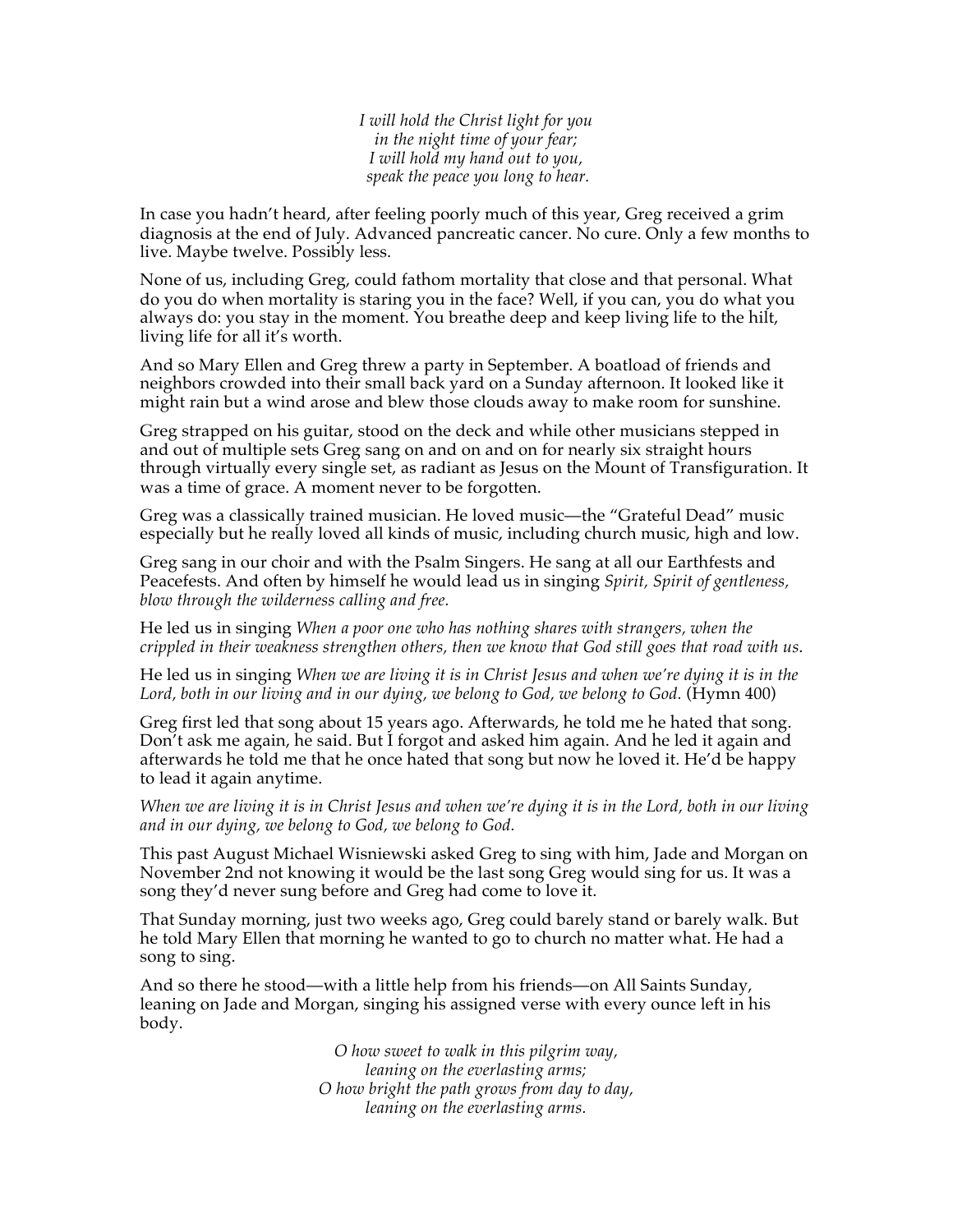And then we all sang the refrain or tried to.

*Leaning, leaning, safe and secure from all alarms. Leaning, leaning, Leaning on the everlasting arms.*

Greg shuffled slowly back to his pew with the biggest smile I've ever seen on his face. Joy radiating. And over the next hour that joy would grow deeper and deeper as one member after another came to thank him and wish him well.

He took it all in. One word, one touch, one hug at a time. Receiving and returning one valedictorian blessing after another.

On my way out of church that Sunday I walked through the Fellowship Hall, which looked deserted and suddenly noticed Greg slouched on the sofa in the corner. Terry Tucker was sitting beside him. I went over and cheerfully said: *You look terrible.* To which he said with a weak smile and a whisper: *I am totally exhausted. But I've never been happier.*

Belonging to a church may mean many things but it's more or less just this: a promise, a promise to be with and for a certain community of people come hell or high water. And that makes it a lot like marriage, which is also a covenant, a sacred promise to be with and for one other person through thick and thin.

Before I officiate a wedding I tell the couple that the wedding is not the marriage. The marrying of two persons begins before the wedding and will continue long after. Marrying is a process not a finished product. "To marry" literally means to link or fuse two things that naturally don't belong to each other.

And so two people who were attracted to each other by chance or by match.com, attracted perhaps by something superficial or something profound, who have fallen in love, grown in friendship and maybe even lived together under the same roof for awhile now want something more: they want to celebrate publicly before family and friends what they have discovered to be true privately. They have found a good match, not perfect, but good enough. A suitable partner. Someone who makes them more than they are alone.

And thus a wedding is announced. Family and friends gather to witness the solemn promises of faithfulness. No, you are not perfect; nor am I, they say to each other. But I am more than willing to join my life with yours. And so before family and friends I solemnly promise to walk with you as far as the road may take us.

And when you think about, that's what we've witnessed today. Several persons who fell in love with this place, its people, its values, and its vision have found a good match for them and have publicly declared it so: I want to walk with you, to learn the way of love with you and to care for each other and our children in plenty and in want, in sickness and in health, in joy and in sorrow as far and as long as this road may take us.

Being a member of a church may mean many different things. But it's more or less just this: a promise to be together as one body, like members of our own body that simply can't live as well alone as they can together in harmony.

When one member rejoices, we all rejoice. When one suffers, we all suffer.

*I will weep when you are weeping; when you laugh, I'll laugh with you. I will share your joy and sorrow*